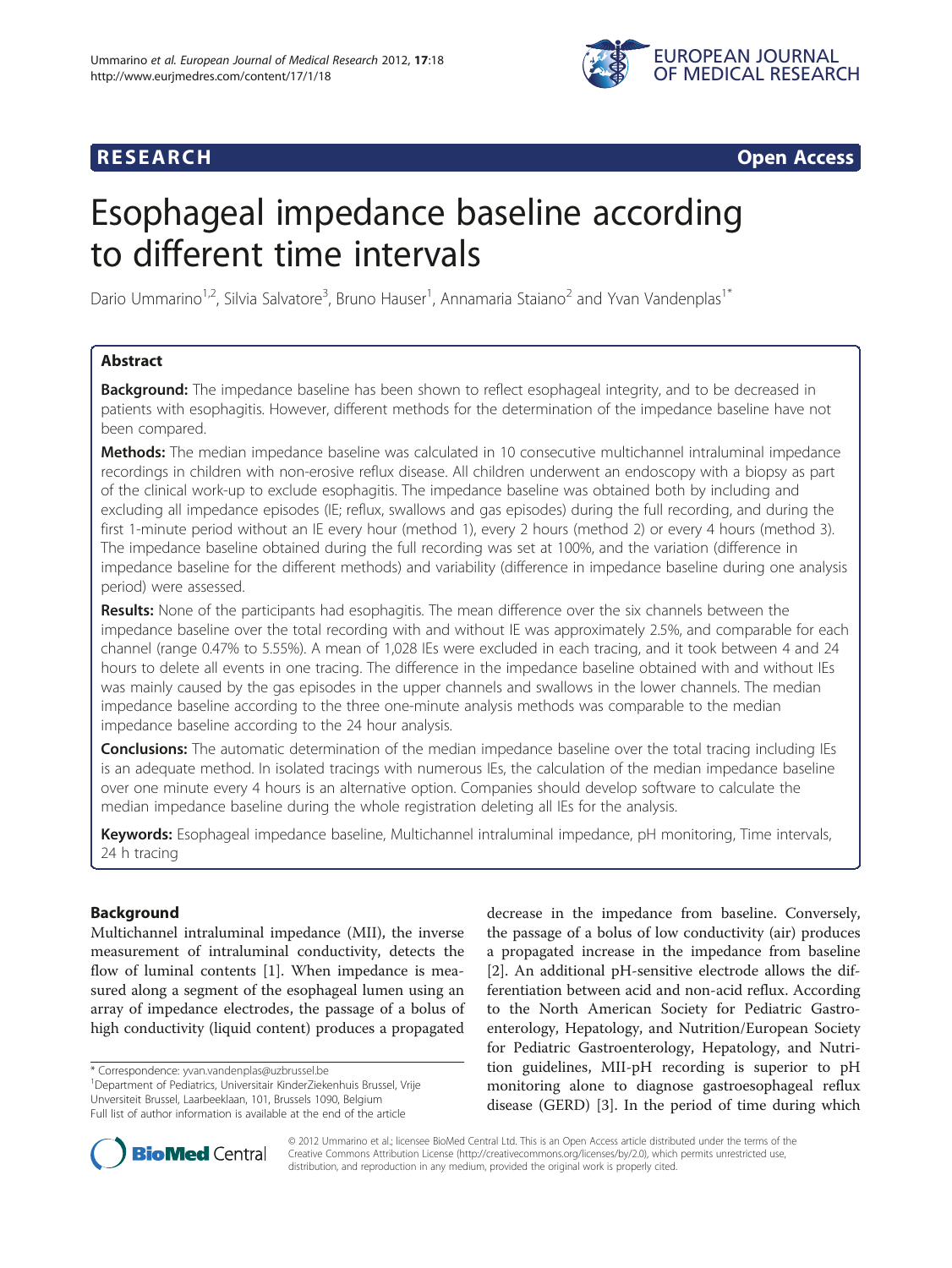<span id="page-1-0"></span>no substance passes through the esophageal lumen, the esophagus is collapsed and the level of impedance measured represents the inverse conductivity of the esophageal mucosa [[4\]](#page-4-0).

The impedance baseline (IB) has recently been reported to reflect esophageal mucosal integrity. Farre et al. evaluated the IB in vivo and in vitro in rabbits and healthy human participants, and reported that mucosal damage after esophageal acid exposure causes a drop in the IB. In rabbits, the IB is decreased when the esophagus is exposed to acid by about one-third compared with healthy controls [[5\]](#page-4-0). Measurement of the IB may increase the information obtained from a MII-pH recording. However, the method of calculating the IB has not been standardized in the literature. Therefore, we compared different methods to obtain a reliable and easy to calculate the IB.

#### Methods

We analyzed 10 consecutive MII-pH tracings performed in children with symptoms suggesting GERD (regurgitation or vomiting, food refusal, irritability, crying, failure to thrive, abdominal pain, heartburn) but without endoscopic or histologic esophagitis. All patients underwent an endoscopy with a biopsy as part of the clinical work-up to exclude esophagitis. The MII-pH was performed as part of the clinical work-up; parents and/or children gave their written consent to use the data of the recording for scientific purposes Approval of the local ethical committee was obtained. The MII-pH recording was performed with a portable data logger (50 Hz) and a combined impedance-pH catheter (Ohmega Ambulatory Impedance-pH Recorder, MMS impedance device, MMS, Inc.). The probe was placed transnasally; the location of the probe was determined with fluoroscopy with the pH sensor at the second vertebra above the diaphragm. An infant or pediatric probe was used according to the patient's height (below or above 75 cm, respectively). Impedance rings were 1.5 cm or 2 cm apart from each other in the infant and pediatric catheter, respectively. The recordings were performed when the participants were ambulatory, and they were encouraged to maintain normal activities, including sleep time and meals.

Impedance data were analyzed using a dedicated software program (MMS Analysis software, MMS, Inc.) and visual analysis. In addition, the IB was determined in every tracing through a specific option of the MMS software. Gas reflux was defined as a rapid increase in impedance >3,000 ohms, occurring simultaneously in at least two segments. A liquid reflux episode was defined when a fall in impedance of more than or equal to 50% from baseline occurred in at least two consecutive channels in an aboral direction. Swallows were defined as a drop in impedance starting at the highest channel and going in the antegrade direction to a reflux episode [\[6\]](#page-4-0).

|                              | 24 h without exclusion of IE 24 h with exclusion of IE |        |                                               |        |        |        |
|------------------------------|--------------------------------------------------------|--------|-----------------------------------------------|--------|--------|--------|
|                              |                                                        |        | Median Minimum Maximum Median Minimum Maximum |        |        |        |
| Channel 1                    | 4232.3                                                 | 2652.0 | 7753,0                                        | 3933.4 | 2642.0 | 4846.0 |
| Channel 2 3803,2             |                                                        | 2572,0 | 4737,0                                        | 3836,8 | 2526.0 | 5102,0 |
| Channel 3 3464,7             |                                                        | 2391.0 | 4499.0                                        | 3533.5 | 2347.0 | 4438.0 |
| Channel 4 3514,0             |                                                        | 2484.0 | 4372,0                                        | 3610.4 | 2684.0 | 4565,0 |
| Channel 5 3754,9             |                                                        | 2719.0 | 5136,0                                        | 3952.6 | 2776.0 | 4953.0 |
| Channel 6 3536.0             |                                                        | 2183.0 | 4799,0                                        | 3715.9 | 2223.0 | 5013,0 |
| Legend: IE: impedance event. |                                                        |        |                                               |        |        |        |

We calculated the median esophageal IB with different methods. First, the IB was determined over the whole recording, including all impedance events (IE; gas, liquid, mixed reflux and swallows). A second determination was done over the entire recording period, but now excluding all IEs. The time spent for this analysis was recorded. Subsequently, three different 'one-minute' methods were applied. The median IB was determined during the first 'stable minute' (one minute without a reflux episode or swallow) every hour (first method), every 2 hours (second method) or every 4 hours (third method).

We postulated that the IB obtained during the total (20 to 24 h) recording including all IEs equaled 100%, and we compared the values obtained over 24 h with and without IE and the results of the three one-minute methods, obtained by the mean of the different one-minute values. The difference was expressed as a percentage. We calculated the variation (the difference in the IB according to the different methods) and variability (the difference in the IB obtained with one method). The smaller the variation and variability, the better. Positive and negative values reflect higher and lower results compared to the total recording. A  $t$ -test was used to test statistical significance; a  $P$ -value  $< 0.05$  was considered significant.

#### Results

No patient had endoscopic or histologic esophagitis. The mean age  $\pm$  SD of the study population was 63  $\pm$  36 months

| Table 2 Difference in median basal impedance (%)      |  |  |  |  |  |  |  |
|-------------------------------------------------------|--|--|--|--|--|--|--|
| including and excluding all impedance events over the |  |  |  |  |  |  |  |
| whole recordina                                       |  |  |  |  |  |  |  |

|           | Median  | <b>Minimum</b> | <b>Maximum</b> |
|-----------|---------|----------------|----------------|
| Channel 1 | $-2.92$ | $-48.60$       | 5.71           |
| Channel 2 | 0.47    | $-8.68$        | 9.44           |
| Channel 3 | 2.07    | $-8.82$        | 11.99          |
| Channel 4 | 3.27    | $-7.35$        | 14.81          |
| Channel 5 | 5.55    | $-7.52$        | 17.56          |
| Channel 6 | 5.14    | $-7.56$        | 17.65          |

The data refer to the median of the values obtained in every patient.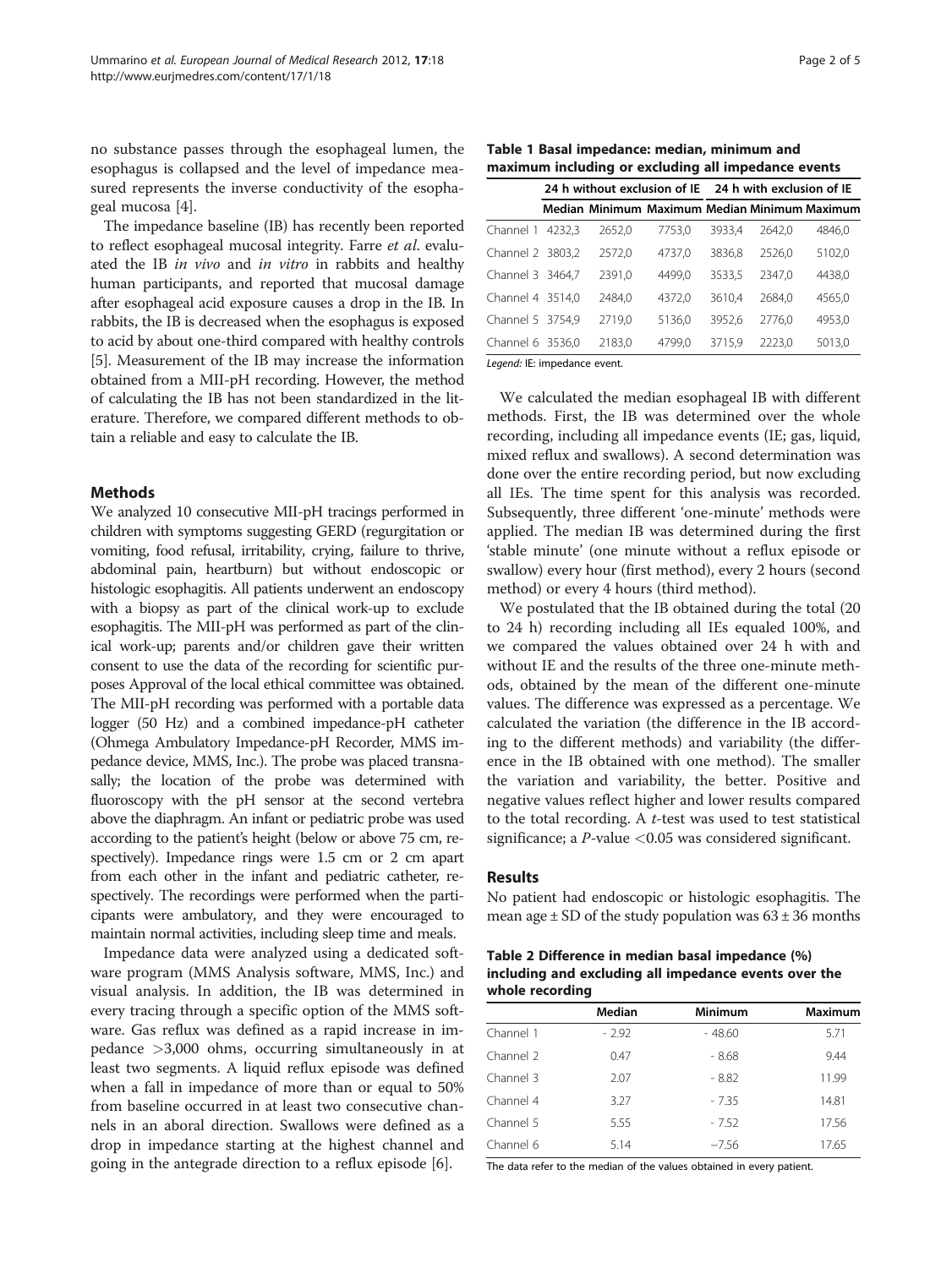<span id="page-2-0"></span>(range 17 to 121 months). A mean of 1,028 IEs (135 gas, 81 reflux (acid and non-acid) and 812 swallows) were found per tracing and were excluded in the analysis without IEs. The manual exclusion of these events took an average of 8 hours (range 4 to 24 hours). The median IB and the range according to the two methods are reported in Tables [1](#page-1-0) and [2](#page-1-0). Overall, the difference in the IB including or excluding all IEs was evaluated in every patient and the results was statistically not significant  $(P = 0.55)$ (Table [2](#page-1-0)). The difference in the IB by comparing with and without IEs was mainly caused by gas episodes in the upper channels and swallows in the lower channels.

### **Discussion**

Recent studies reported a decreased the IB in (adult) patients with esophageal acid exposure and esophagitis compared with healthy volunteers [[6-8](#page-4-0)]. These findings suggest that the IB could be a marker of reflux-induced changes of the esophageal mucosa [\[6](#page-4-0)]. The IB may thus provide interesting information about mucosal integrity. The aim of our study was to evaluate the best method to determine the IB. The easiest way is to use the (automatic) software function which analyses the mean of all impedance values in each channel during the total recording time. This method has been applied before [\[9](#page-4-0)]. However, this method integrates all the swallows, gas and bolus reflux episodes. In theory, the IB seems be best calculated over the total registration period excluding all IE. Since swallows and reflux episodes are characterized by a decrease in impedance, and gas refluxes are defined as a rise in impedance, the more IEs occur, the more that baseline will be influenced. Since elimination of all IEs over a 24 hour registration is time consuming, we tested if an IB determined over shorter time intervals would provide comparable results. Most authors calculate only one IB (based on all channels, or on the most distal channels). We could demonstrate that the IB is higher in the

| Table 4 Variation of the three one-minute methods  |
|----------------------------------------------------|
| according to median impedance baseline over the 24 |
| hour recording, with and without impedance events  |

|           |                 | Method 1<br>(%) | Method 2<br>(%) | Method 3<br>(%) |
|-----------|-----------------|-----------------|-----------------|-----------------|
| Channel 1 | 24 h with IF    | $-3.77$         | $-5.38$         | $-3.89$         |
|           | 24 h without IF | $-0.35$         | $-2.06$         | $-0.14$         |
| Channel 2 | 24 h with IF    | $-0.69$         | $-2.49$         | 0.24            |
|           | 24 h without IF | $-0.93$         | $-2.69$         | 0.14            |
| Channel 3 | 24 h with IF    | $-0.71$         | $-0.11$         | 2.79            |
|           | 24 h without IF | $-2.39$         | $-1.78$         | 1.26            |
| Channel 4 | 24 h with IF    | $-0.28$         | $-0.67$         | $-2.18$         |
|           | 24 h without IF | $-2.94$         | $-3.35$         | $-4.97$         |
| Channel 5 | 24 h with IF    | 2.59            | 1.53            | 0.16            |
|           | 24 h without IF | $-2.30$         | $-3.15$         | $-4.21$         |
| Channel 6 | 24 h with IF    | 0.44            | $-0.98$         | $-0.87$         |
|           | 24 h without IF | $-4.06$         | $-5.44$         | $-5.15$         |

Variation expresses the difference in the impedance baseline according to the different methods. Negative values mean that the values obtained with the method are lower than that obtained during the 24 h recording. IE: impedance event.

more proximal channels (4,232 Ohm) compared with the distal channel (3,536 Ohm).

Several studies reported previously on the IB, but used different methods. In adults affected by achalasia, Nguyen et al. evaluated the IB analyzing a period of time as short as 4 seconds [[10](#page-4-0)]. In preterm infants, López-Alonso et al. reported that the IB value in the distal esophagus was 1,750 (interquartile range 1,500 to 2,050), but the method used to calculate IB was not specified [[9\]](#page-4-0). Loots et al. evaluated the IB in children before and after proton-pump inhibitor therapy after deleting confounding effects caused by gas (but not liquid) reflux by excluding all data  $> 5,000 \Omega$  [\[11](#page-4-0)].

| Table 3 Median, minimum and maximum values obtained according to the three one-minute methods |  |  |
|-----------------------------------------------------------------------------------------------|--|--|
|-----------------------------------------------------------------------------------------------|--|--|

|           | Method 1 |                |                |         | Method 2       |                |         | Method 3       |                |  |
|-----------|----------|----------------|----------------|---------|----------------|----------------|---------|----------------|----------------|--|
|           | Median   | <b>Minimum</b> | <b>Maximum</b> | Median  | <b>Minimum</b> | <b>Maximum</b> | Median  | <b>Minimum</b> | <b>Maximum</b> |  |
| Channel 1 | 3.916.4  | 2.664.4        | 4.861.1        | 3,836.1 | 2.719.3        | 4.533.9        | 3,906.3 | 2,848.0        | 5,098.2        |  |
| Channel 2 | 3,788.9  | 2.504.7        | 4,766.6        | 3,721.6 | 2.611.1        | 4,812.3        | 3,805.3 | 2,655.2        | 4,847.2        |  |
| Channel 3 | 3,443.1  | 2,328.2        | 4.674.6        | 3,468.5 | 2,363.0        | 4.756.4        | 3,565.5 | 2,513.0        | 5,463.0        |  |
| Channel 4 | 3.501.5  | 2.434.6        | 4.532.4        | 3.508.0 | 2.291.0        | 4.945.5        | 3.470.1 | 2.124.7        | 5,188.0        |  |
| Channel 5 | 3,859.0  | 2.757.0        | 5,535.2        | 3,833.5 | 2.642.8        | 5,862.3        | 3.770.6 | 2.287.7        | 5,619.2        |  |
| Channel 6 | 3,567.7  | 2,065.3        | 4,886.5        | 3,517.7 | 1,967.5        | 4,892.4        | 3.510.4 | 1.992.7        | 4,910.8        |  |

Median basal impedance according to the first stable minute without impedance event, every hour (method 1), every 2 hours (method 2) and every 4 hours (method 3).

The median and range of the three one-minute methods are shown in Table 3. The variation in the IB according to the three methods was small (mean 2.5%, range 0.47% to 5.55%) (Table 4), but the variability was high (up to 45.5%) (Table [5](#page-3-0)). The difference in the median IB between the one-minute methods seems not to differ if compared with the IB over the total registration when excluding or maintaining all IEs (Tables [2](#page-1-0) and [6](#page-3-0)). The high variability indicates that the IB is not really stable during a period of one minute without IE throughout the registration time. Variability is largest with method 3.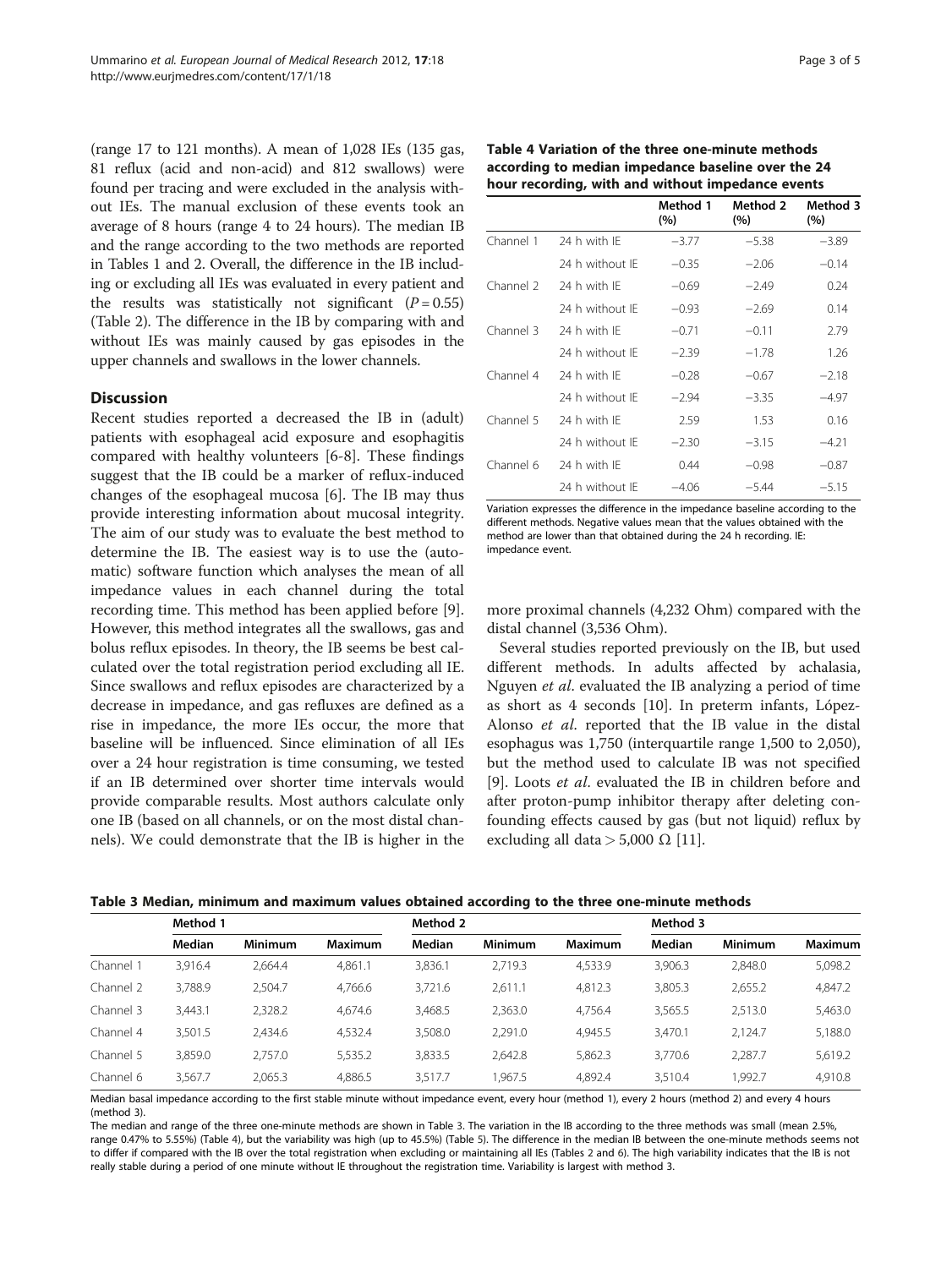|           |                 | Method 1 (%)   |                |                | Method 2 (%)   |                | Method 3 (%)   |
|-----------|-----------------|----------------|----------------|----------------|----------------|----------------|----------------|
|           |                 | <b>Maximum</b> | <b>Minimum</b> | <b>Maximum</b> | <b>Minimum</b> | <b>Maximum</b> | <b>Minimum</b> |
| Channel 1 | 24 h with IE    | 5.47           | $-44.10$       | 5.35           | $-45.51$       | 9.19           | $-40.35$       |
|           | 24 h without IF | 8.76           | $-9.43$        | 6.01           | $-10.88$       | 16.05          | $-14.65$       |
| Channel 2 | 24 h with IE    | 5.34           | $-5.50$        | 5.77           | $-9.35$        | 15.60          | $-9.50$        |
|           | 24 h without IE | 9.74           | $-8.15$        | 10.18          | $-12.05$       | 20.43          | $-16.65$       |
| Channel 3 | 24 h with IE    | 8.86           | $-11.42$       | 11.62          | $-15.49$       | 21.43          | $-9.13$        |
|           | 24 h without IF | 6.58           | $-16.58$       | 14.52          | $-13.11$       | 24.56          | $-17.58$       |
| Channel 4 | 24 h with IE    | 11.07          | $-11.36$       | 15.17          | $-17.72$       | 20.85          | $-38.01$       |
|           | 24 h without IE | 11.53          | $-17.12$       | 21.69          | $-15.09$       | 26.32          | $-33.09$       |
| Channel 5 | 24 h with IE    | 11.87          | $-12.79$       | 14.14          | $-10.24$       | 18.52          | $-24.13$       |
|           | 24 h without IE | 11.75          | $-17.09$       | 18.36          | $-17.61$       | 21.92          | $-28.38$       |
| Channel 6 | 24 h with IE    | 7.14           | $-6.13$        | 6.50           | $-9.87$        | 13.53          | $-24.49$       |
|           | 24 h without IE | 11.90          | $-14.44$       | 8.63           | $-21.17$       | 22.82          | $-28.01$       |

<span id="page-3-0"></span>Table 5 Variability according to the three one-minute methods compared with the values obtained during to the 24 h analysis with and without impedance events

Variability expresses the difference in the impedance baseline obtained with one method. Negative values mean that the value obtained with the method is lower than that obtained in the 24 h recording. IE: impedance events.

We compared first the median IB obtained by the 'raw' tracings with the IB obtained after exclusion of all IEs (liquid and gas reflux episodes, and swallows). IB with or without IEs differs by −3% in channel 1 and 5% in channel 6. The elimination of all IEs would thus result in a more accurate median IB, but is more time consuming, as it took a minimum of 4 hours and a maximum of 24 hours to delete all IEs in a single tracing. Nowadays, it is technically impossible to exclude IEs with an automatic tracing analysis. In other words, the best theoretical method (calculate the IB of the whole recording deleting all IEs) is not applicable in practice. Therefore, we hypothesized that calculation of the IB over shorter periods may provide reliable results. We calculated the median IB during oneminute intervals without any IEs and compared this value with the 24-hour results with and without IEs. The median IB according to the three one-minute methods results was comparable and the difference of the mean in the six channels was less than 3% (Table [2](#page-1-0)). Compared to the median IB over the 24 hours, the maximal difference was 5.44% (Table [3\)](#page-2-0). Conversely, variability during a oneminute period was high. The variability in channel 1 seems mainly caused by air. The small number of patients, which is due to the time needed to eliminate all relevant impedance events from the tracing, is a weakness of this analysis.

#### Conclusion

Our results suggest that calculating the IB over a oneminute interval every hour, or every two or four hours, results in an IB that is comparable with the 24-hour median IB. The theoretically most accurate method to calculate the IB would be the result of the IB obtained over the entire recording after elimination of all IEs. However, this method is too laborious to be used in practice. Since the median IB resulting from a 24-hour automatic analysis including all IEs is statistically not different from the theoretically best method, the automatic analysis of the

| Table 6 Basal impedance: median, minimum and maximum including or excluding all impedance events |  |  |  |  |  |  |
|--------------------------------------------------------------------------------------------------|--|--|--|--|--|--|
|--------------------------------------------------------------------------------------------------|--|--|--|--|--|--|

|           | 24 h without exclusion of IE |         |                | 24 h with exclusion of IE |         |                |
|-----------|------------------------------|---------|----------------|---------------------------|---------|----------------|
|           | Median                       | Minimum | <b>Maximum</b> | Median                    | Minimum | <b>Maximum</b> |
| Channel 1 | 4232.3                       | 2652.0  | 7753.0         | 3933.4                    | 2642.0  | 4846.0         |
| Channel 2 | 3803.2                       | 2572.0  | 4737.0         | 3836.8                    | 2526.0  | 5102.0         |
| Channel 3 | 3464.7                       | 2391.0  | 4499.0         | 3533.5                    | 2347.0  | 4438.0         |
| Channel 4 | 3514.0                       | 2484.0  | 4372.0         | 3610.4                    | 2684.0  | 4565.0         |
| Channel 5 | 3754.9                       | 2719.0  | 5136.0         | 3952.6                    | 2776.0  | 4953.0         |
| Channel 6 | 3536.0                       | 2183.0  | 4799.0         | 3715.9                    | 2223.0  | 5013.0         |

IE: impedance event.